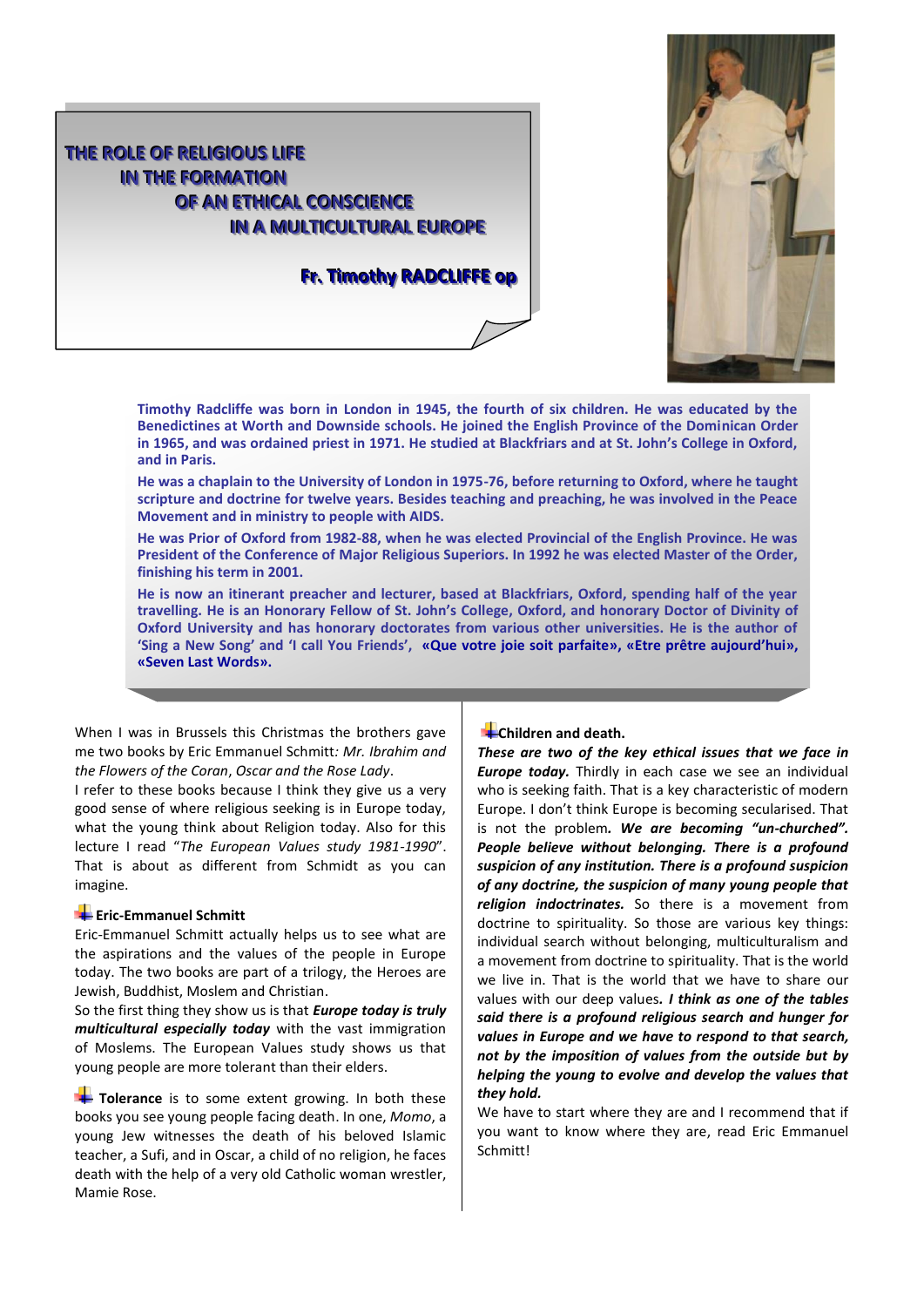The first thing that I want to look at is not so much a value as an understanding of religion that you find throughout the young in all parts of Europe today and **that is of the religious person as a pilgrim.**

**The man who has a religious conscience is a pilgrim**. The young people today in Europe want **to live three crucial values.** How can we help those values to be transformed in the light of Christian wisdom?

**The three values:**

**Freedom, Tolerance, Human rights.**

**These really sum up some of the crucial shared values of contemporary Europe and especially of the young.** 

 **How we as religious relate to their transformation and their evolution?**

#### **Pilgrimage**

All over Europe we see an enormous revival of pilgrimages, Santiago de Compostela is actively promoted by the Spanish tourist board. Częstochowa, a centre of resistance to communism – still many people go. Lourdes draws millions of sick people and then there is Fatima, Medjugorje, Rome…What is interesting is that the places of pilgrimage don't only attract believers. *They also attract people who are unsure, who seek.* So the pilgrim is, if you like, the image of, I think, the modern young European, hungry for something. *So if we are to be able to communicate with them we have to be seen to be pilgrims, pilgrims in our own heart.* That is to say we must be people who have the confidence to proclaim what we believe the confidence in the Gospel we share but the humility of heart to go on seeking until the end.

For me the one who was the great master of pilgrimage, the one from whom I learnt so much was Marie Dominic Chenu op who, even when he was ninety years old was always at the beginning of understanding, just beginning. Think of Princess Diana, the most popular English person in the last century. Princess Diana was absolutely typical, I think, of the modern pilgrim, baptised a member of the Church of England but always searching, always looking, and Cardinal Hume was such a significant person for her and for millions of people in England because he was seen to be a pilgrim. Indeed his most important book was called: "To be a Pilgrim."

## **How are we to be pilgrims?**

*The first thing we have to do is to communicate the longer story, the longer narrative, which goes from Genesis to the Kingdom.* This generation is often called the "now" generation, that is the generation which lives in the present moment, which has lost its dreams for the future. A man called Oliver Bennet has just published a book called *Cultural Pessimism* and he shows that the West, **probably the whole of Europe is suffering a cultural depression because we have lost our dreams of the future.**

When I was young, there was still that sense of the future of humanity. We called it progress. Every year there were new inventions: planes, and cars that went faster and faster, countries were liberated from the British Empire, even English food got better. You began to be able to eat, I see the French smiling, frogs legs and snails in English restaurants. My mother put garlic in the cooking when my father wasn't looking!

But then I think with the fall of the Berlin wall in 1989 we entered a new moment when, generally speaking we lost the hope for the future. Fukuyamo wrote a book called *History is ended*.

**So I think one of the first things we have to do as Religious is to share with young the long story. The story which goes from the Creation to the Kingdom, the dream of a future, the story which shapes our lives beyond birth and death.** It is a paradox that most children live in a longer story than we ever knew. They live between the Big Bang and the Big Chill when all the world will grow cold. They know more about dinosaurs than they know about cows and sheep. My young great nephews and nieces can tell the difference between a triceratops and a tyrosaurus rex. More easily than between different sorts of cows. But this story from the creation of the universe until its collapse is a story in which we have no great part. Humanity has no significant contribution. It gives no gives no sense of the meaning of our human lives.

**The big challenge for us as Religious is how we can embody that longer story that lives for the Kingdom***.*

> **It requires of us great virtues: Live the joy of poverty Live the joy of liberty With courage**

## **Example 1** Live the joy of poverty

In a world of consumerism when people find less and less satisfaction in the ownership of objects, we need **a simplicity of life, a joy of having little, which shows that we are pilgrims.** I'm sure I owe my vocation to a Benedictine uncle. He was very old. He was maimed during the First World War. . He lost his fingers. He lost his eyes. But he was happy and joyful, provided my mother remembered to give him a large glass of whisky before he went to bed at night, not that this is a hint of course!

So we have to find ways of communicating the joys of the kingdom.

Cardinal Etchegeray said at the end of the Synod on Religious Life **that if there was one thing that he would ask of Religious it would be - find your poverty again. Because it is only by poverty that we can show that it is not here that we find our joy.** Two English Bishops have recently sold their large Episcopal palaces and moved into smaller houses. It is interesting. Immediately in England you find a response. People say "Yes" non-Christians, atheists say "at last we can see a poor Christian".

#### **● Courage**

**We live in a very fearful world.** I was in Asia during the SARS crisis and it is astonishing to find in travelling around the pure panic in contemporary society. People are very, very afraid. Afraid of an unknown future that they would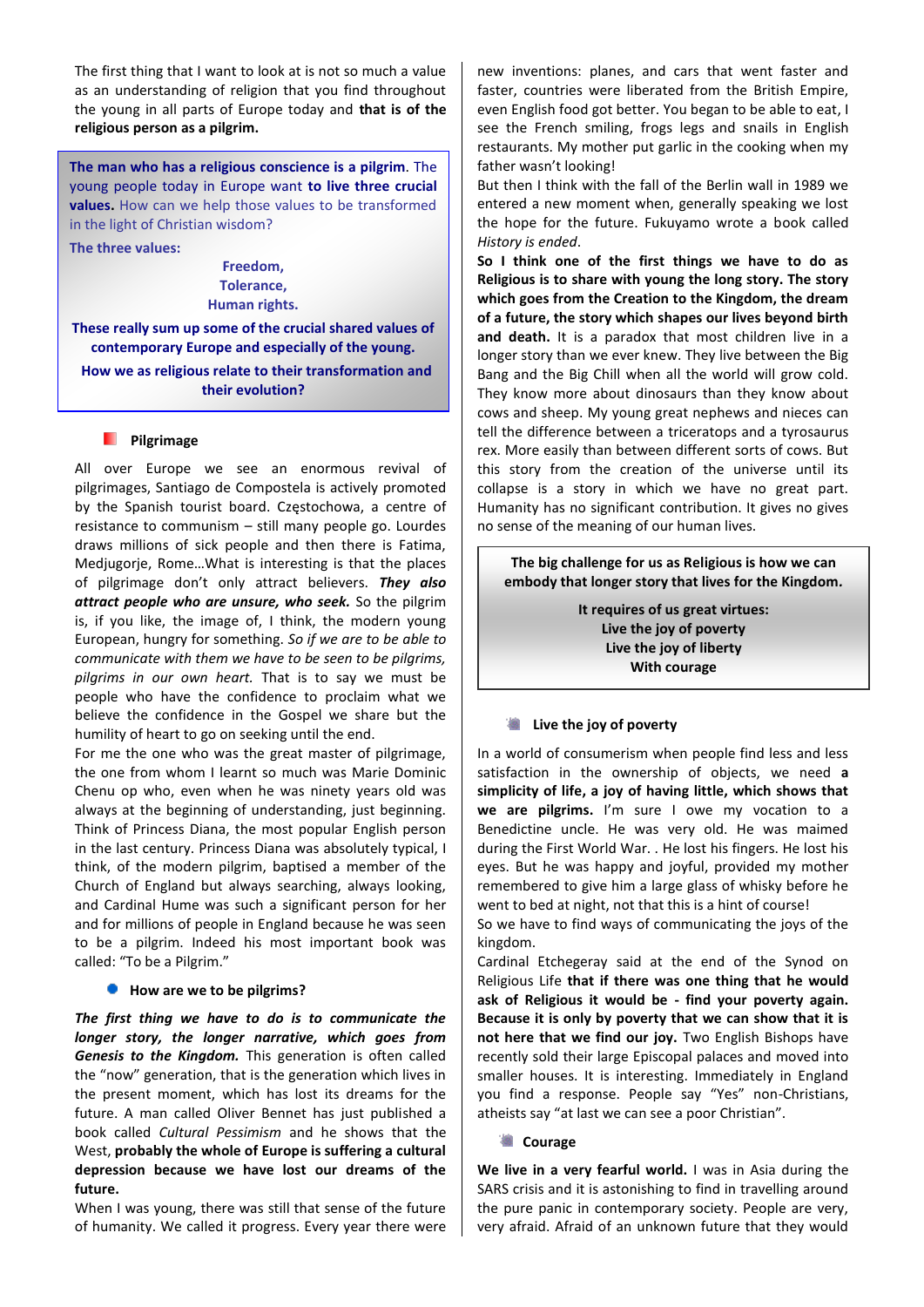rather not think about. In "The Screwtape Letters" by C.S. Lewis, there is an old wise devil which says that it is most regrettable that everybody in the world delights in the beauty and necessity of courage.

**It was the courage of the martyrs that the converted the pre-Christian world. So we live in a Christian world because of courageous men and women.** I think again in this increasingly post-Christian world what we need above all is courage. Are we courageous? I would say that travelling around the world, I saw in Africa, in Latin America, in Asia I saw men and women Religious of immense courage. In places of Civil War like Rwanda, Burundi, the Congo, in the poorest barrios of Latin America. When everybody else left you would still find men and women, often small groups of sisters who remained.

The business-men went, the diplomats went, the United Nations went, most of the NGOs went but still the Religious remained. That is courage. **But in Europe I wonder how courageous we are? Do our communities form people, young, who are courageous, Are we afraid, afraid to say what we believe? Are we afraid to speak our minds? Are we afraid to fumble after a new word?** Are we afraid to take the risk of a new project? Above all courage is what you see faced with death.

Are we afraid when faced with the death of our own institutions? Are we afraid when we see our communities growing smaller, projects to which we have given our lives failing?

# **How can we speak of the Resurrection if we are afraid of death?**

I remember going to visit a monastery, a community of Dominican nuns in England. There were only four of them left and the brother accompanying me said to the nuns: "Sisters, I'm afraid your monastery is dying" and one old nun said: "But surely our dear Lord would not let our monastery die". He answered: "He let his Son die".

So we have to show immense courage if we are to be credible witnesses to the voyage the pilgrimage to the Kingdom.

#### **Ethics?**

**To live these fundamental values, we need the ethics of the pilgrimage**

Since the Reformation, there is a tendency to consider moral life as a **submission** to external commands. The moral life was submission to God's will and is summed up above all in the 10 commandments. In Religious **Life it often went with a very narrow, infantile understanding of obedience**: unquestioned submission to the will of another**. In this time of pilgrimage we have to discover another vision of ethics, an older vision which I am very happy to tell you can find above all in St. Thomas Aquinas:**

For Aquinas, ethics was not about submission to the commandments. Ethics was about growing in virtue and freedom as you moved towards the Kingdom. The moral life for the old tradition of Aquinas was about the virtues you needed to be a pilgrim, to become strong, to walk.

It is very interesting that all over the world, particularly in the Anglo-Saxon world, also in France, Scotland (we mustn't forget Scotland there – and I don't think we have any Welsh people here) and in the United States. In all that world we see a rediscovery by non-Christians of fascination with the virtue of ethics, an ethics of virtue, which strengthens you for the journey in which you grow stronger, more liberated, more free. So that is the first point we have to think about.

**If you consider the world, the modern religious world in which young people live, then we must be pilgrims with them.** 

**What are the values they cultivate? What are the values of young people?**  If you read Schmitt or the European Values Study you would say there are three values: **Freedom Tolerance Human rights** There are others such as ecology that I have not got time to look at.

# **Freedom**

**The supreme value for a young modern European,** whether he is from Western Europe or Central Europe or Eastern Europe, it makes no difference, is **their personal autonomy, the power to make decisions about their lives. They cherish freedom, a freedom to choose who we shall be and what values we shall follow.** It is a freedom that resents any interference from outside by any institution. All over Europe, from Moscow to Dublin you will see *the same disillusionment with institutions* which are not trusted whether they are Government or Church.

So there is the understanding of freedom which is always freedom from: liberation from those who might interfere with us. Now as you know the word religion suggests a different kind of freedom. **Religio means to be bound, to belong, to belong to each other and to belong to God.** So I think that one of the fundamental challenges for us is to show that freedom can actually be found in belonging to other people. In belonging to each other.

We have passed from a religion of obligation to a religion of consumption. That means that people will make their religious choices rather like they buy their clothes. They will get a little bit of what they want: a little bit of Pepsi or Coca. So freedom is the consumerist freedom. People go into the religious market and they take what they want from the supermarket shelf. The trouble is that this freedom turns out to be almost entirely impotent and vacuous. It is the freedom of the market to choose between almost identical objects.

While I was trying to write this lecture the mouse on my computer broke down and I went into the internet to discover that I could choose from two or three thousand computer mouses (mice?) and they were all almost identical. **So what this shows is that the world offers you an empty and meaningless freedom, a freedom that does not give you life**. What we need at this moment is **"A Pedagogy of Freedom".**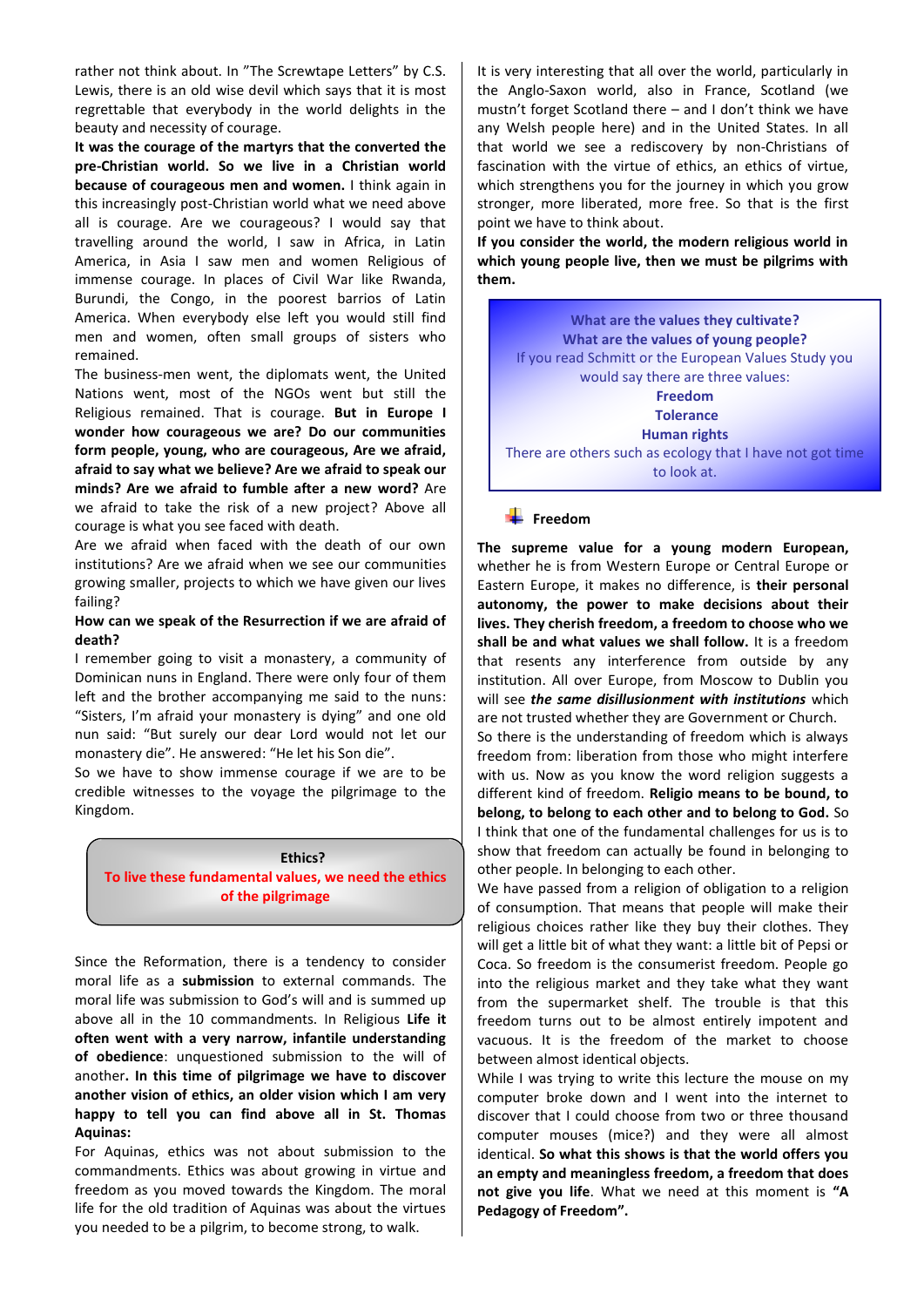Our communities should offer a vision of freedom whereby we give our lives away to each other. **It is the intoxicating freedom of Jesus Christ. Who gave himself to the disciples saying: this is my body and I give it to you. It is a Eucharistic freedom**. Freedom as choice is necessary and good but it is just a first superficial level**. We have to embody that freedom of gift.** I think of one of my brethren, a Breton, Jean-Jacques Perenez. He worked for fifteen years in Algeria. He was deeply happy. He was an expert on irrigation. He had mastered Arabic. Then after fifteen years the Provincial asked him to come home and teach Economics at the University of Lyon. First of all Jean-Jacques was destroyed. He did not want to go. Then he realised the intoxicating freedom of having given his life away, of being gift. So being a good Frenchman he went out, bought a bottle of champagne and with his brethren he drank to the freedom of Religious Life. After he had been there for a few years, I was elected in Rome and I needed an assistant for the Apostolic Life. So I tracked down Jean-Jacques I said to him "I want you to give up your position and come with me". He said "Could I think about it?" I said "Yes". He said "For a month?" and I said "Well, could you make it a day?" He said "Yes, another bottle of champagne". Now Jean-Jacques is the Vicar Provincial of the Arab Vicariate of the Order which goes from Iraq to Morocco and he rang me up the other day and asked if I would be prepared to go to Iraq at least for some time each year to help in the foundation of a new noviciate there. So of course I had to say "Yes" but I said "This time Jean-Jacques you will buy me the Champagne". **I think it is the intoxicating freedom that we have to offer the young, that is the transformation from freedom from to being a freedom for, a freedom of belonging.**

Because there is a profound suspicion of all institutions in Europe: that means that we need institutional creativity. If we look at the founders of our own Orders: Benedict, Dominic, Ignatius, Francis De Sales Don Bosco, **what they all showed in their time was institutional creativity.** They made new forms of belonging which made us free for the mission, free to be alive. St. Francis perhaps not so much. That was not his gift. It did not matter the Franciscans had the Dominicans to show them how to govern themselves. **At this moment, we need in the Church immense institutional creativity**. The new movements have shown it to a certain extent, Opus Dei, the Catechumenate… If you don't like them, invent others. **Our society offers all sorts of new ways of belonging, whether in NGO's, fraternities, the internet.** I**f we have the creativity to use them.**

## **Tolerance**

Modern Europeans like to think of themselves as tolerant. The Church is judged by the young largely by whether it is seen to be tolerant or not. At this very moment in Argentina there is a young man who is making each Church pass the tolerance test. What he does is he goes in front of churches of every denomination and strips naked to see how they react. **So on the one hand we live in a society which values tolerance. That is perhaps its second great value. At the same time we can see growing intolerance.**

So on the one hand we live in a society which values tolerance. That is perhaps its second great value. At the same time we can see growing intolerance. In nearly every European country attitudes to immigrants are becoming less tolerant. In this multicultural Europe there are growing movement for the expulsion of foreigners. I think most of us have seen the developments in Holland in the last few days which will lead to the expulsion of some 26,000 immigrants. So here we have a contradiction. Increasingly we value tolerance though increasingly we fail in tolerance. So what can we make of that? I can only share intuition, though I don't think it has been established. I think we accept tolerance when it is understood as the assertion of sameness, when it refuses to give value to difference. **Racial and religious tolerance is acceptable when the other person is seen as just the same as you. You know we Catholics and Protestants, we all believe the same things, don't we?** When I think of a friend of mine who is an African Bishop coming back to England and some acquaintances said: "Well you know, Bishop, we don't see you as black." And he said, "Open your eyes, because I am." So tolerance is widely accepted on the understanding that it means the suppression of difference. That kind of tolerance is basically a form of self-love.

I think as Religious we have to offer an alternative understanding of the nature of tolerance**. Which is not the acceptance of sameness but it is the acceptance of the different**. I think here we see how Christian doctrine actually forms us as those who are able to cope with difference. People usually see doctrine as indoctrinating. Doctrine is believed to be making us narrow. Doctrine is believed to give us prejudices. It is my profound conviction that true Christian doctrine forms us as those who are able to embrace the other. Think of St. Paul: "The foundation of the Church of Jews and the Gentiles, when Christ broke down the wall of hostility", not so that we could all be swallowed by a muddy sameness but so that the Church could have difference at the centre of its identity. The diocese of Rome is founded on the tombs of St. Peter and St. Paul, the apostles of the Jews and the Gentiles.

So at the centre of our ecclesiology is the acceptance of difference. For the first 400 years we see the Church grappling with the doctrines of the Trinity and of Christology: trying to have some vision of the Triune God, three persons with one nature. Probably at no other moment in Western history has there ever been such a profound reflection on the nature of unity and difference. **Trinitarian theology gives us an immensely privileged gift of how to understand, how to embrace the other.**

Think of Christology, the labour of the early Church to understand one who was truly human and truly divine. One in whom the greatest difference imaginable, between creator and creature was embraced. It took 400 years to evolve the Chalcedonian doctrine which is an absolutely beautiful meditation on the embrace of the same and the difference, un-confusedly, unchangeably, indivisibly inseparable .

*So Christian Doctrine has an immensely important role at this moment at the birth of a new Europe. We grapple with how to have a tolerance that embraces the truly different. We are formed for it*.